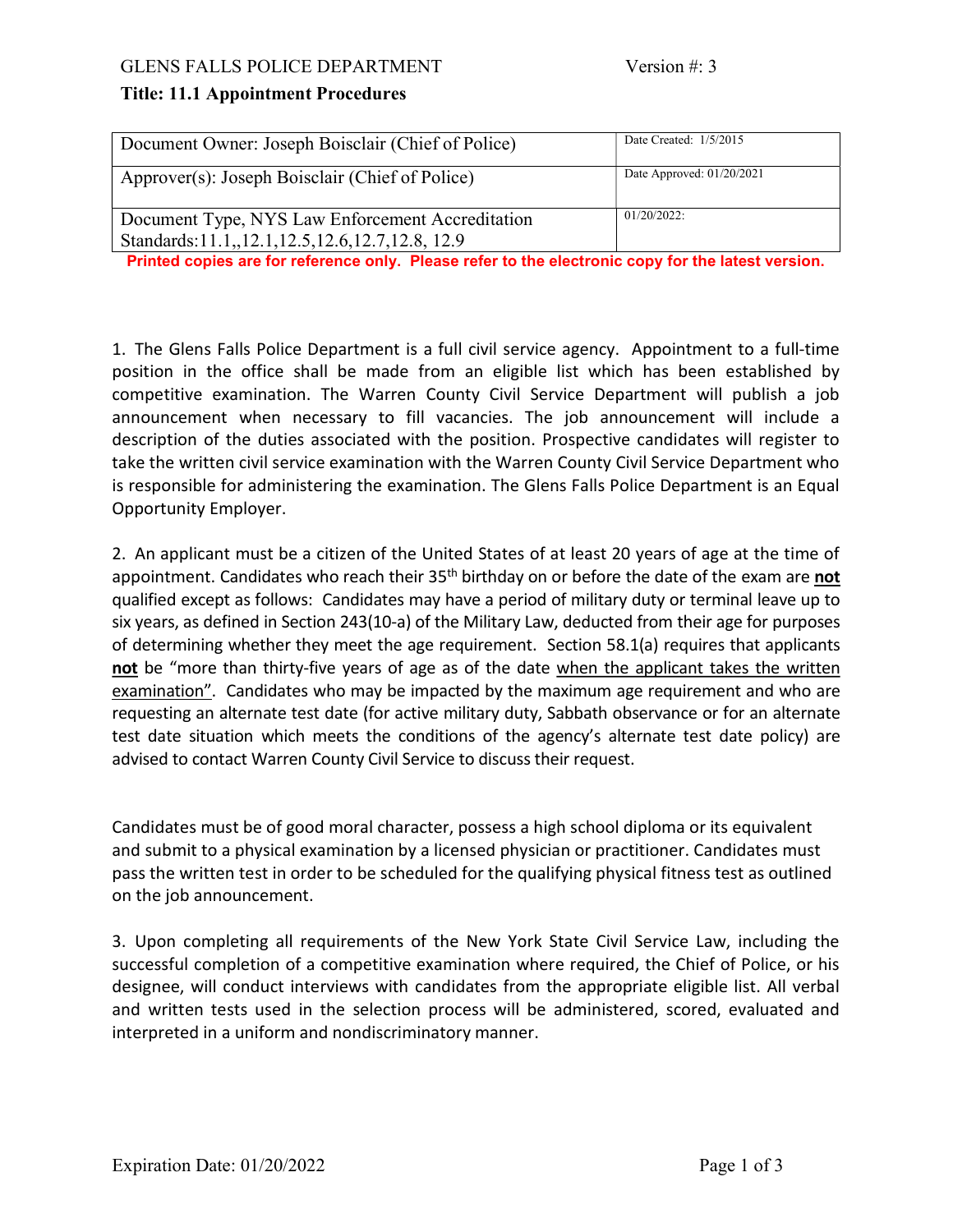## Title: 11.1 Appointment Procedures

4. All applicants are required to present themselves for an oral interview. Such interview shall be evaluated based upon a defined set of personal attributes, and such evaluation shall be on a uniform set of questions.

5. The applicant shall sign waivers for the release of records on education, medical records and history, mental health records and history, criminal files, military service, work performance, financial stability, and any other information deemed necessary by the Chief of Police for a thorough and complete investigation.

6. The applicant must make themselves available for fingerprints and photos to be used for any inquiry on criminal records.

7. Applicants are required to successfully complete an emotional stability and psychological fitness examination prior to appointment. Re-instated and lateral transfer officers must complete an emotional and psychological fitness exam if they have not completed an exam within a one-year time period immediately preceding the appointment. A failure of this examination will automatically disqualify the candidate from any further consideration.

8. All applicants for positions with the Glens Falls Police Department are subject to background investigations. Except as otherwise directed, the Detective Division shall be responsible for conducting applicant background investigations which encompass all facets of the applicants' background. Upon completion, the report shall be submitted to the Chief of Police.

9. The Chief of Police shall review applicant background investigations and the applicant's position on the eligibility list. If the background investigation uncovers any valid reason to disqualify the candidate, the Chief of Police will then terminate the application. If the candidate passes the background investigation, the Chief will present the application and the candidate to the Glens Falls Board of Public Safety for consideration of appointment to fill an existing vacancy. Candidates who have been appointed to another NYS Law Enforcement Agency from a qualifying civil service list may be considered for a lateral transfer position. In this case, a thorough background investigation will be conducted as described in steps 4-9 of this section.

10. Applicants selected for a sworn position in the Law Enforcement Division must complete an oath of office asserting they will uphold the Constitution of the United States and the State of New York.

11. The personnel records of members hired in accordance with this section shall be maintained for at least six (6) years following the date of separation.